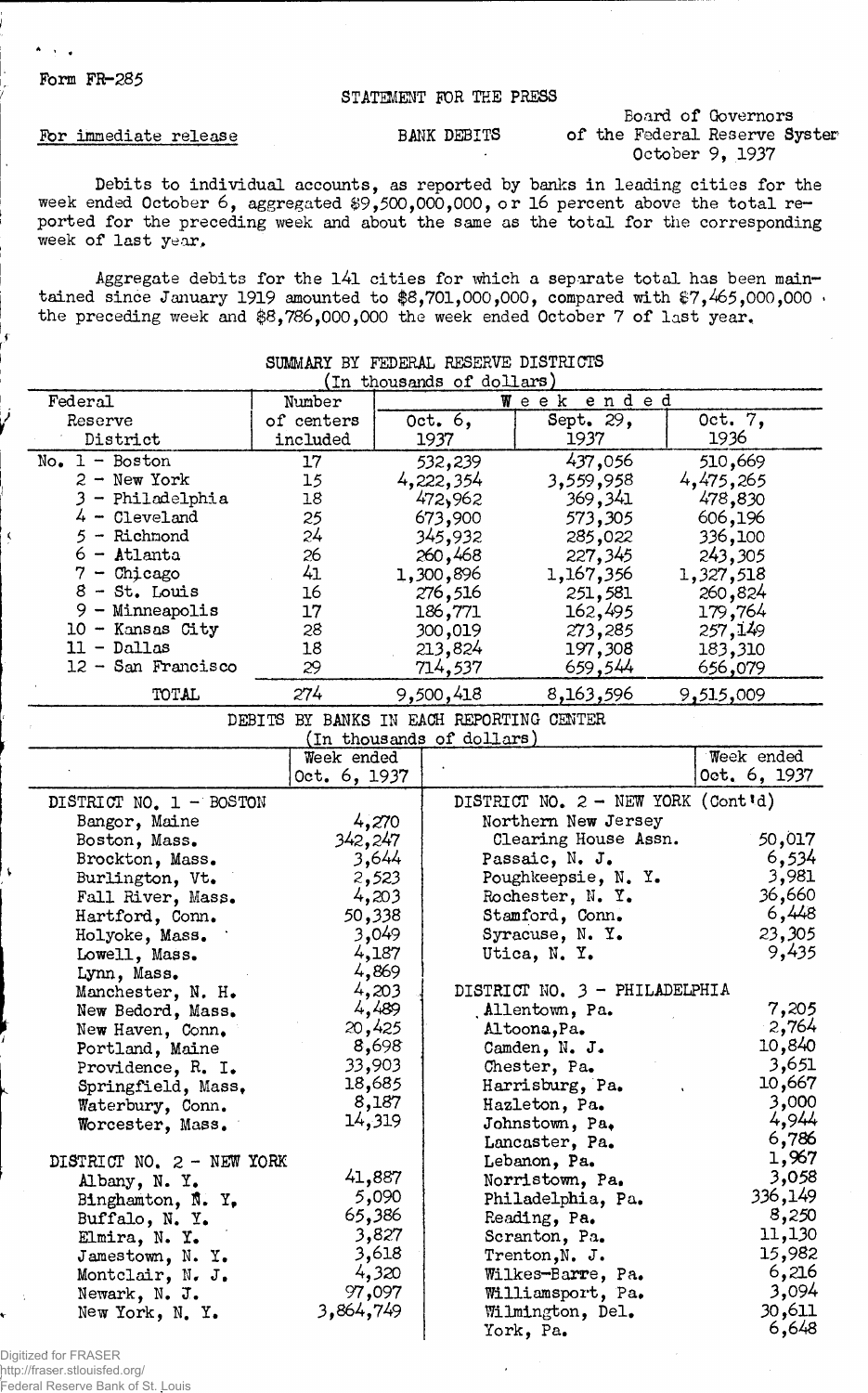Form FR-285-a

 $\sim$  $\ddot{\phantom{a}}$ 

r.<br>I

Ĵ

 $\overline{\mathbf{y}}$ 

DEBITS BY BANKS IN EACH REPORTING CENTER

|                                     | Week ended       |                                   | Week ended     |
|-------------------------------------|------------------|-----------------------------------|----------------|
|                                     | Oct. 6, 1937     |                                   | 0ct. 6,1937    |
| DISTRICT NO. 4 - CLEVELAND          |                  | DISTRICT NO. 6 - ATLANTA (Cont'd) |                |
| Akron, Ohio                         | 23,071           | Elberton, Ga.                     | 360            |
| Butler, Pa.                         | 3,088            | Hattiesburg, Miss.                | 1,208          |
| Canton, Ohio                        | 10,218           | Jackson, Miss.                    | 9,186          |
| Cincinnati, Ohio                    | 93,798           | Jacksonville, Fla.                | 17,313         |
| Cleveland, Ohio                     | 170,397          | Knoxville, Tenn.                  | 7,688          |
| Columbus, Ohio                      | 52,034           | Macon, Ga.                        | 4,126          |
| Dayton, Ohio                        | 20,072           | Meridian, Miss.                   | 2,999<br>6,743 |
| Erie, Pa.                           | 8,308            | Miami, Fla.                       | 10,769         |
| Franklin, Pa.                       | 872              | Mobile, Ala.                      | 6,053          |
| Greensburg, Pa.                     | 2,160            | Montgomery, Ala.                  | 19,184         |
| Hamilton, Ohio                      | 4,002            | Nashville, Tenn.                  | 592            |
| Homestead, Pa.                      | 972<br>4,899     | Newnan, Ga.                       | 68,693         |
| Lexington, Ky.                      | 4,526            | New Orleans, La.                  | 2,088          |
| Lima, Ohio                          |                  | Pensacola, Fla.                   | 9,140          |
| Lorain, Ohio                        | 1,682            | Savannah, Ga.                     | 5,198          |
| Middletown, Ohio                    | 3,095            | Tampa, Fla.<br>Valdosta, Ga.      | 913            |
| Oil City, Pa.                       | 2,910<br>195,992 | Vicksburg, Miss.                  | 2,288          |
| Pittsburgh, Pa.                     | 4,815            |                                   |                |
| Springfield, Ohio                   | 3,624            | DISTRICT NO. 7 - CHICAGO          |                |
| Steubenville, Ohio                  | 36,608           | Adrian, Mich.                     | 940            |
| Toledo, Ohio<br>Warren, Ohio        | 2,758            | Aurora, Ill.                      | 3,268          |
| Wheeling, W.Va.                     | 8,640            | Battle Creek, Mich.               | 3,775          |
| Youngstown, Ohio                    | 13,161           | Bay City, Mich.                   | 3,391          |
| Zanesville, Ohio                    | 2,198            | Bloomington, Ill.                 | 2,971          |
|                                     |                  | Cedar Rapids, Iowa                | 5,705          |
| DISTRICT NO. 5 - RICHMOND           |                  | Champaign-Urbana, Ill.            | 3,930          |
| Asheville, N. C.                    | 3,248            | Chicago, Ill.                     | 768,266        |
| Baltimore, Md.                      | 93,491           | Clinton, Iowa                     | 1,683          |
| Charleston, S. C.                   | 6,060            | Danville, Ill.                    | 2,557          |
| Charleston, W. Va.                  | 16,651           | Davenport, Iowa                   | 5,911<br>4,754 |
| Charlotte, N. C.                    | 14,858           | Decatur, Ill.                     | 21,977         |
| Columbia, S. C.                     | 7,977            | Des Moines, Iowa                  | 217,674        |
| Cumberland, Md.                     | 2,214            | Detroit, Mich.                    | 2,215          |
| Danville, Va.                       | 3,719<br>11,583  | Dubuque, Iowa                     | 1,882          |
| Durham, N. C.                       | 4,730            | Elgin, Ill.                       | 7,294          |
| Greensburo, N. C.                   | 5,045            | Flint, Mich.                      | 8,709          |
| Greenville, S. C.                   | 2,597            | Fort Wayne, Ind.<br>Gary, Ind.    | 3,399          |
| Hagerstown, Md.                     | 4,226            | Grand Rapids, Mich.               | 12,859         |
| Huntington, W. Va.                  | 4,022            | Green Bay, Wis.                   | 3,604          |
| Lynchburg, Va.<br>Newport News, Va. | 2,194            | Hammond, Ind.                     | 1,824          |
| Norfolk, Va.                        | 13,219           | Indianapolis, Ind.                | 48,091         |
| Portsmouth, Va.                     | 1,005            | Jackson, Mich.                    | 4,492          |
| Raleigh, N. C.                      | 11,323           | Xalamazoo, Mich.                  | 6,059          |
| Richmond, Va.                       | 51,858           | Lansing, Mich.                    | 6,363          |
| Roanoke, Va.                        | 6,746            | Manitowoc, Wis.                   | 1,981          |
| Spartanburg, $S.C.$                 | 2,526            | Mason City, Iowa                  | 2,888          |
| Washington, D. C.                   | 61,446           | Milwaukee, Wis.                   | 68,973         |
| Wilmington, N.C.                    | 2,958            | Moline, Ill.                      | 2,223          |
| Winston-Salem, N. C.                | 12,236           | Muscatine, Iowa                   | 969<br>2,429   |
|                                     |                  | Oshkosh, Wis.                     | 16,240         |
| DISTRICT NO. 6 - ATLANTA            |                  | Peoria, Ill.                      | 6,382          |
| Albany, Ga.                         | 1,218            | Rockford, Ill.                    | 5,404          |
| Atlanta, Ga.                        | 41,368           | Saginaw, Mich.                    | 3,765          |
| Augusta, Ga.                        | 4,646            | Sheboygan, Wis.                   | 10,429         |
| Birmingham, Ala.                    | 22,991<br>698    | Sioux City, Iowa                  | 10,302         |
| Brunswick, Ga.                      |                  | South Bend, Ind.                  | 5,998          |
| Chattanooga, Tenn.                  | 10,312<br>3,763  | Springfield, Ill.                 | 5,206          |
| Columbus, Ga.                       | 931              | Terre Haute, Ind.                 | 4,114          |
| Dothan, Ala.                        |                  | Waterloo, Iowa                    |                |

Digitized for FRASER http://fraser.stlouisfed.org/

Federal Reserve Bank of St. Louis